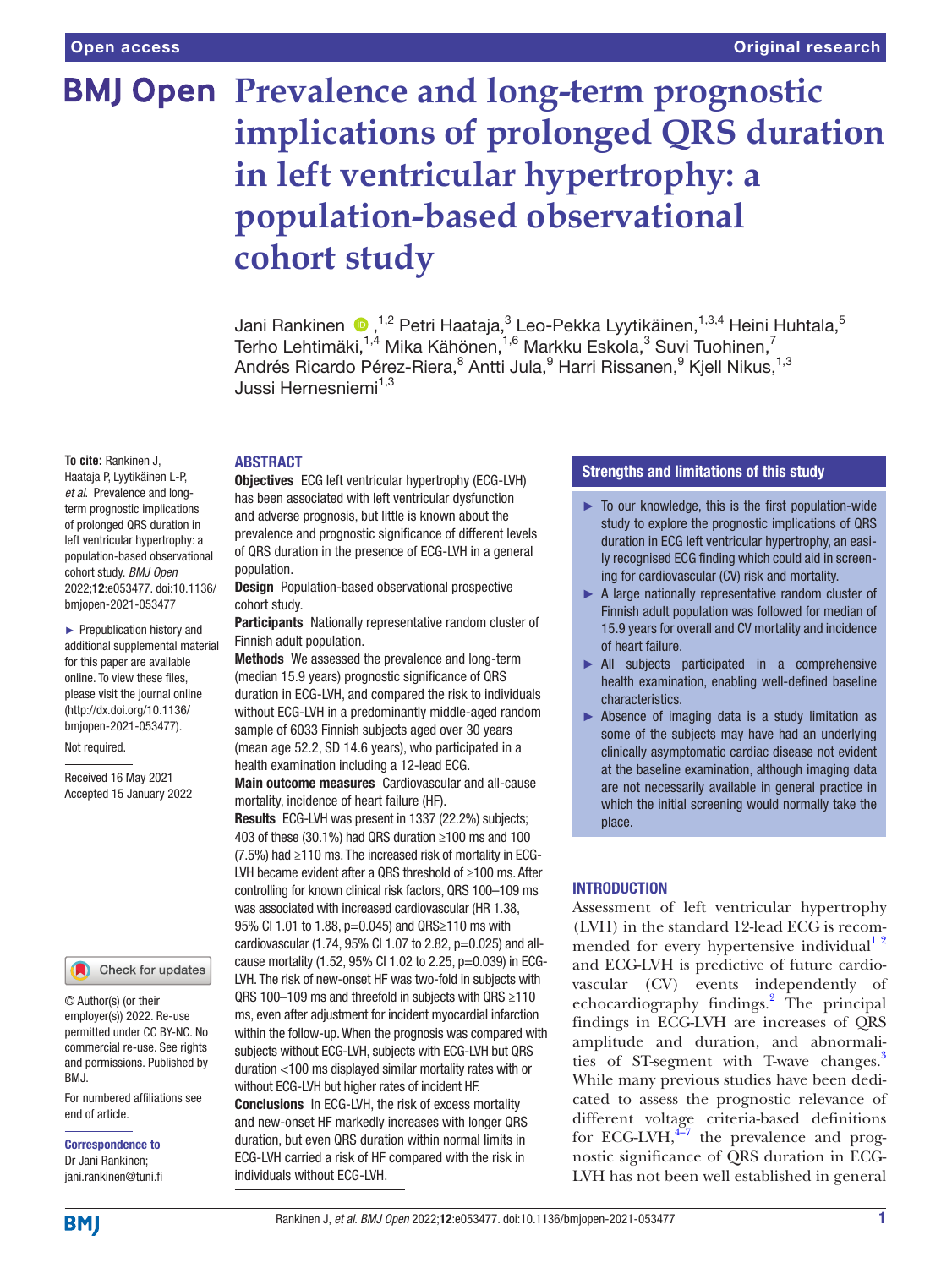## Open access

population. Literature regarding the prognostic significance of QRS duration in a general population is also somewhat conflicting as a mild conduction delay (QRS duration 100–119 ms) was associated with increased risk of mortality even after adjustment for LVH in one study, $\frac{8}{3}$  $\frac{8}{3}$  $\frac{8}{3}$ but not after adjustment for known cardiac risk factors including LVH in another study.<sup>[9](#page-7-1)</sup>

Therefore, the aim of this study was to evaluate the prevalence and prognostic value of QRS duration in individuals with ECG-LVH in a nationally representative general population sample. In addition, we aimed at comparing the prognostic significance of different levels of QRS duration between individuals with and without ECG-LVH. We tested the hypothesis that QRS duration has prognostic relevance when associated with ECG-LVH, and that this easily recognised ECG finding could further stratify risk in patients with ECG-LVH and aid in screening for risk of CV mortality and for early identification of new-onset heart failure (HF).

#### **METHODS**

## Study population

This study was conducted as part of the $^{10}$  $^{10}$  $^{10}$  Health 2000 survey, which consists of a random sample of a predominantly Caucasian general population with applicable phenotype data collected at baseline and during 16.5 years of total follow-up. The survey was carried out in 2000–2001, and a representative stratified random cluster sample of the Finnish population was examined. The purpose of the survey was to provide up-to-date epidemiological data of major public health problems in Finland. The implementation of the survey was described in detail

elsewhere.<sup>10</sup> Sample comprised 8028 individuals  $(3637)$ men and 4391 women) aged 30 years or older, of whom 79% (6 354 individuals; 2876 men and 3 478 women) participated in the health examination. ECGs were obtained successfully in 6318 individuals (99 %). For this study, 19 subjects were excluded because of missing ECGs. We also excluded subjects with paced rhythm  $(n=13)$ , left bundle branch block (n=47; defined by the Strauss defi $n$ ition<sup>11</sup>), incomplete and complete right bundle branch block (n=136), left anterior fascicular block (n=69) and Wolff-Parkinson-White pattern (n=1) [\(figure](#page-1-0) 1). After these exclusions, the study population consisted of 6033 subjects: 3 320 women and 2713 men (mean age 52.2, SD 14.6 years).

## Collection of clinical phenotype data

After a home interview, a comprehensive health examination including questionnaires, measurements and physician's physical examination was performed. The National Care Register for Health Care and the national register on rights to reimbursements for medication costs were linked to the $^{10}$  Health 2000 Survey data. The health examination included measurements of height, weight, body mass index (BMI). Blood pressure was measured two times with a mercury sphygmomanometer (Mercuro 300, Speidel & Keller, Juningen, Germany) from the right arm. Hypertension was defined as a clinic average blood pressure  $\geq$ 140/90 mm Hg or right to drug reimbursements for hypertension. Laboratory tests included measurements for serum glucose level and cholesterol levels. Diabetes mellitus was defined as a serum glucose level of 7.0 mmol/L or greater or a history of the use of oral hypoglycaemic agents or insulin therapy. Low-density



<span id="page-1-0"></span>Figure 1 Study flow chart. LVH, left ventricular hypertrophy LAFB = left anterior fascicular block; LBBB = left bundle branch block; RBBB = right bundle branch block; WPW = Wolff-Parkinson-White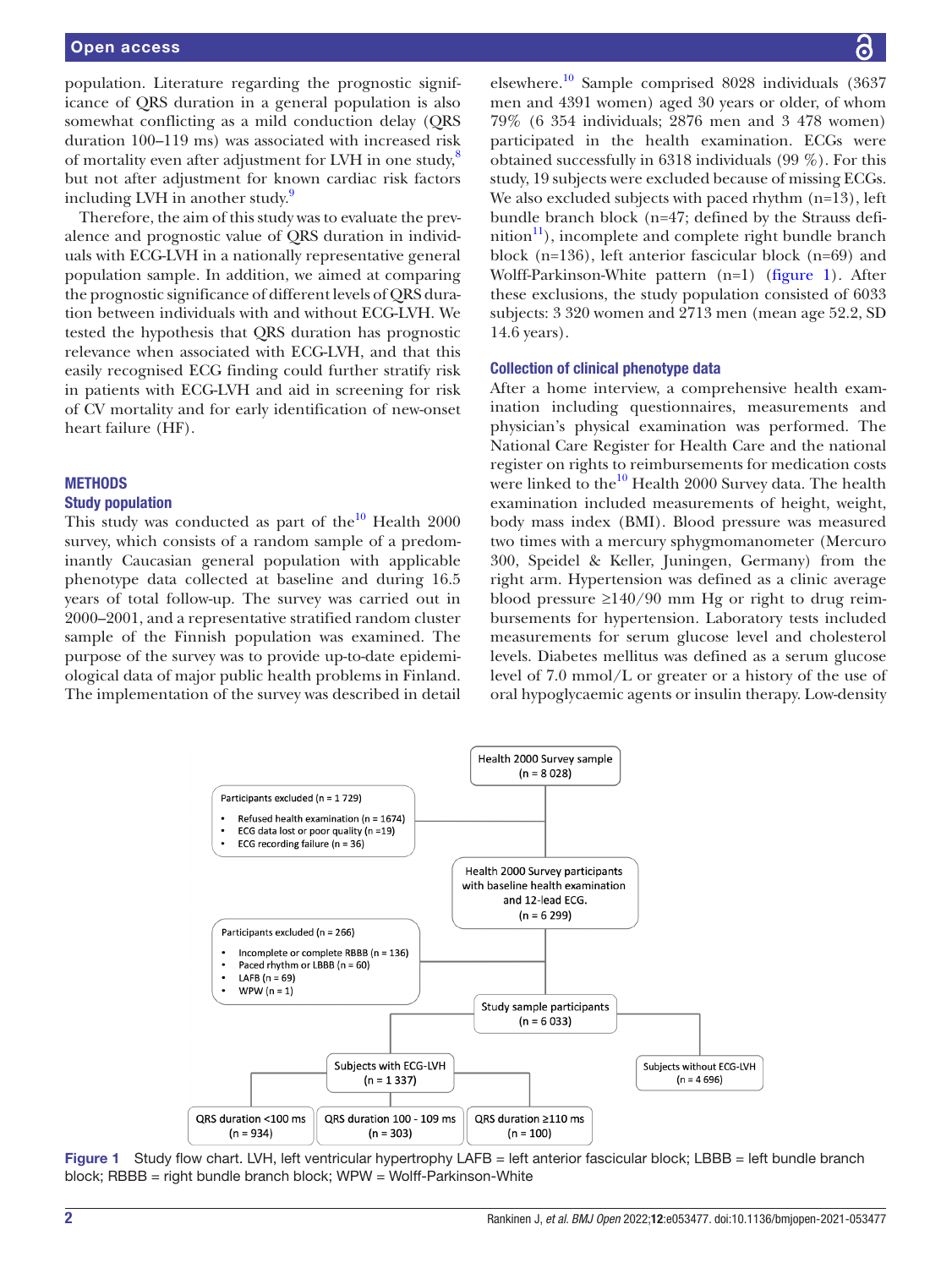lipoprotein cholesterol was calculated with the Friedewald formula. Smoking was defined as daily use of tobacco products. Standard 12-lead ECGs were recorded in the resting supine position by MAC 5000 recorders (Marquette Hellige, Freiburg, Germany and Milwaukee, Wisconsin, USA) and stored as digital data on a Marquette MUSE CV 5B system (Marquette Hellige). All ECGs were read, and the computerised diagnoses and measurements corrected if needed, by a physician experienced with ECG before being stored in the database. The ECGs were recorded and printed using a paper speed of 50 mm/s. The maximal filter setting of the system (150 hertz) was used. Minnesota coding was performed at the Institute of Cardiology, Kaunas Medical Academy, Lithuania, by two investigators who were blinded to the clinical data of the patient. Abnormalities identified visually in the ECG strips were coded in accordance with the Minnesota coding scheme.[12](#page-7-4) ECG-LVH was identified with Cornell  $(S_{\text{V3}} + R_{\text{av}} > 2.0 \text{ mV}$  for women, >2.8 mV for men<sup>13</sup>) and/ or Minnesota (code 3-1 which includes  $R_{avL}$  amplitude criterion:  $R_{v5}$  or  $R_{v6} > 2.6$  mV, or  $R_{I}$  or  $R_{II}$  or  $R_{I}$  or  $R_{avF}$  $>2.0$  mV, or  $R_{av} > 1.2$  mV; and code 3-3 which includes the Sokolow-Lyon criteria:  $R_1 > 1.5$  mV but  $\leq 2.0$  mV, or  $R_{v5}$  +  $S_{VI} > 3.5$  mV, or  $R_{VI} > 3.5$  mV<sup>12</sup>) voltage criteria. ECG-LVH was considered positive if any of the criteria was met, and negative if none of criteria was met.

Classification for coronary heart disease (CHD) required at least one of the following: diagnosis of myocardial infarction (MI) and/or angina pectoris during the field health examination by the examining physician, Q waves in the resting ECG, prior hospitalisation for CHD (International Classification of Diseases (ICD)-10 codes I20–I25), a history of coronary revascularisation procedure, the right to drug reimbursements for CHD, or the use of nitroglycerine combined with an anticoagulant, acetyl salicylic acid or betablocker. Classification for previous MI required either a clinical diagnosis of old MI by the examining physician, Q waves in the resting ECG, or a previous discharge diagnosis of MI (ICD-10 codes I21–I22). Old MI was defined as a positive history of the condition in the medical records or old MI on ECG, or typical self-reported history of MI treated in a hospital. Q waves indicating probable previous MI included Minnesota codes 1.1–1.3. HF classification required a clinical diagnosis by the examining physician at the baseline health examination or a previous discharge diagnosis of HF (ICD-10 code I50) or the right to drug reimbursements for HF.

#### Main exposure and outcome variables

The main exposure variable of this study was QRS duration in association with ECG-LVH. We also tested for the prognostic significance of QRS duration when unassociated with ECG-LVH. Main prognostic outcomes were CV mortality, all-cause mortality and new-onset HF during a follow-up starting from the baseline examination (between 2000 and 2001) until the end of 2015 (total follow-up time 16.5 years, median 15.9 years).

New-onset HF was defined as hospitalisation for HF from the Care Register for Healthcare, new right to drug

reimbursements for HF, or HF as the primary underlying or immediate cause of death from the Causes of Death Register. For this particular endpoint, participants with prevalent HF or CHD or anginal symptoms at the baseline examination were excluded from the analysis when studying QRS duration as an independent risk factor for new-onset HF. The follow-up information was gathered by linking the personal identity code from the<sup>10</sup> Survey database to the Care Register for Healthcare and the Causes of Death register, maintained by Statistic Finland, which records 100% of deaths of Finnish citizens in Finland. Diagnoses are registered in these registers by the treating physicians with codes defined in ICD-10. The Finnish Care Register for Healthcare has been shown to be valid in identifying major CHD events, $14$  and has been shown to be valid in identifying HF diagnoses with high positive and negative predictive values and can be reliably used for research purposes.<sup>15</sup> The follow-up information was available for all subjects.

#### STATISTICAL ANALYSES

Proportions across groups were compared with the chisquare test or Fisher's exact test. The distribution of QRS duration in the study population, was visualised by a density plot. The linearity of the association of QRS duration and mortality was checked in a spline model in subjects with ECG-LVH. This showed a clear deviation from linearity with the risk of death increasing clearly above QRS duration of 100 ms. In order to demonstrate the results in clinical context, the population was divided in three subgroups with different QRS durations:<100 ms, 100–109 ms and  $\geq$ 110 ms. Prognostic implications of QRS duration were studied across these ECG-LVH groups and also further comparing the results to subjects without ECG-LVH. Unadjusted survival to each endpoint was assessed using the Kaplan-Meier method. Adjusted HRs were calculated by univariate and multivariable proportional Cox regression model analysis. Multivariable analysis included the following clinical parameters: age, sex, hypertension, diabetes mellitus, CHD, MI, HF, ST-depression lead V5, smoking, BMI and low-density lipoprotein cholesterol. Further adjustment for incident MI within the follow-up was included in the multivariable Cox regression analysis when studying the risk of newonset HF. Death from non-CV causes was considered as a competing event to CV death. To take into account this competing risk, additional Fine and Gray subdistribution hazard modelling<sup>[16](#page-7-8)</sup> was applied to control for possible confounding due to censoring by competing events in the survival analysis when analysing the association between QRS time and CV mortality. There were no significant changes in the results, indicating that possible effect of exposure variables on the rate of competing events did not have significant effect on the observed risk estimates. We also tested for interaction between the QRS duration and sex by introducing their product as an interaction term. Interaction for QRS duration and prevalent CHD was also tested similarly. Interaction analyses showed no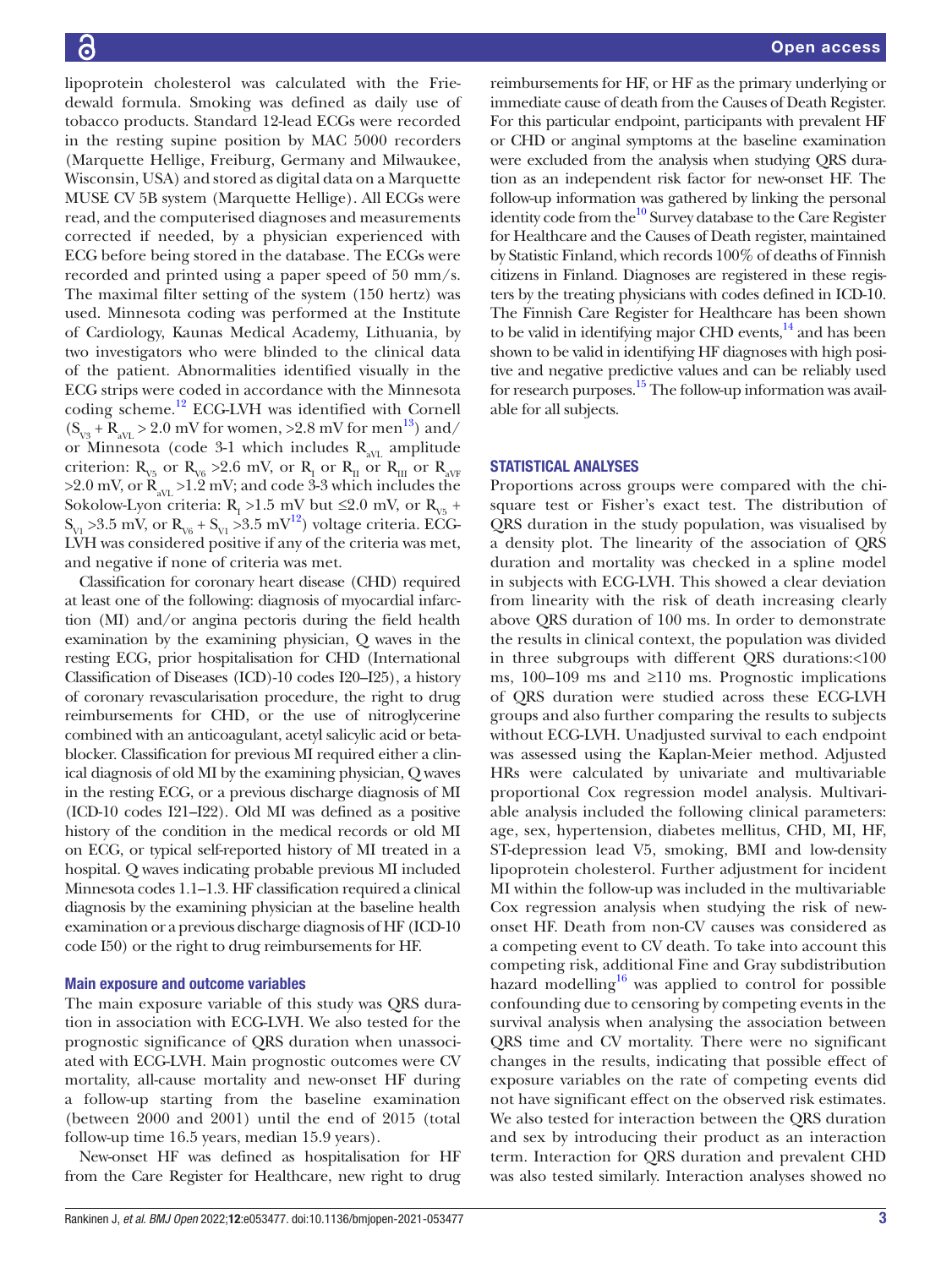

<span id="page-3-0"></span>Figure 2 Distribution of QRS duration in subjects with ECG left ventricular hypertrophy in the general population

interaction between QRS duration and sex associating with the risk of mortality or new-onset HF, or between QRS duration and CHD associating with the risk of mortality among subjects with ECG-LVH ( $p>0.1$  for both). A  $p<0.05$ was considered to be statistically significant.

## Patient and public involvement

Patients and the public were not involved in the design, data provision, analysis or publication of the study.

#### RESULTS

Of the entire study population, 1337 subjects had ECG-LVH by any of the criteria (22.2%; 637 women and 700 men). Among subjects with LVH, men had longer QRS

duration than women (mean 96 ms (SD 11 ms) vs 90 ms (SD 11 ms),  $p<0.001$  for difference). The distribution of study subjects with ECG-LVH according to QRS duration is shown in [figure](#page-3-0) 2.

At baseline ([table](#page-3-1) 1), subjects with ECG-LVH were associated with every single CV risk factor and CV disease except for smoking as compared those without ECG-LVH  $(p<0.001)$ . The majority  $(69.9\%)$  of subjects with ECG-LVH had a QRS-duration of <100 ms, 22.7% had 100–109 ms and  $7.5\% \ge 110$  ms. Those with QRS duration  $\ge 110$ ms were more often male and had a history of ischaemic heart disease or prior MI. Clinical characteristics in a population matched by QRS duration is provided in [online supplemental table 1.](https://dx.doi.org/10.1136/bmjopen-2021-053477)

#### Association between QRS duration in ECG-LVH and mortality

During the median 15.9 years' follow-up, 19.5% of subjects died (n=1174/6033). Of these, 571 (48.6 % of all deaths) deaths were due to CV causes. Subjects with ECG-LVH met more often the primary endpoint than those without ECG-LVH (p<0.001). According to the unadjusted spline model [\(figure](#page-4-0) 3), the association between QRS duration in ECG-LVH and overall mortality seemed non-linear, with increased mortality rates after the threshold of 100 ms for QRS duration. Supporting this, adjusting for other clinical factors, subjects with ECG-LVH with QRS<100 ms showed no significant difference in all-cause or CV mortality when compared with subjects with no ECG-LVH and a normal QRS duration (<100 ms) in the general population (HR 1.11, 95% CI 0.89 to 1.38, p=0.350 for CV mortality and HR 0.96, 95% CI 0.83 to 1.11, p=0.599 for all-cause mortality). In other words, subjects with a

<span id="page-3-1"></span>Table 1 Clinical characteristics and prevalence of baseline comorbidities in the subjects with ECG left ventricular hypertrophy classified by QRS duration

|                          | <b>Reference</b><br>(No ECG-LVH and<br>QRS duration <100 ms)<br>(n=3785) |          | <b>With ECG-LVH</b>       |            |                             |          |                                |                    |  |
|--------------------------|--------------------------------------------------------------------------|----------|---------------------------|------------|-----------------------------|----------|--------------------------------|--------------------|--|
|                          |                                                                          |          | $ORS < 100$ ms<br>(n=934) |            | QRS 100-109 ms<br>$(n=303)$ |          | $ORS \geq 110$ ms<br>$(n=100)$ |                    |  |
|                          | N/(mean)                                                                 | % / (SD) | N/(mean)                  | % / (SD)   | N/(mean)                    | % / (SD) | N/(mean)                       | % / (SD)           |  |
| <b>Male</b>              | 1300                                                                     | 34.3     | 410                       | $43.9*$    | 207                         | 68.3     | 83                             | 83.0+              |  |
| Age (years)              | (51.1)                                                                   | (14.0)   | (57.9)                    | $(15.5)^*$ | (54.9)                      | (15.7)   | (57.0)                         | (16.9)             |  |
| BMI ( $\text{kg/m}^2$ )  | (26.8)                                                                   | (4.8)    | (26.9)                    | (4.5)      | (27.4)                      | (4.4)    | (27.1)                         | (3.8)              |  |
| Current smoking          | 845                                                                      | 22.3     | 148                       | $15.8*$    | 64                          | 21.1     | 17                             | 17.0               |  |
| LDL cholesterol (mmol/L) | (3.7)                                                                    | (1.0)    | (3.9)                     | $(1.1)^*$  | (3.7)                       | (1.0)    | (3.8)                          | (0.9)              |  |
| QRS duration (ms)        | (86)                                                                     | (7)      | (87)                      | $(7)^*$    | (103)                       | (3)      | (118)                          | $(8)$ <sup>+</sup> |  |
| Hypertension             | 1 545                                                                    | 41.0     | 616                       | 66.1*      | 194                         | 64.0     | 71                             | 71.0               |  |
| Diabetes mellitus        | 190                                                                      | 5.0      | 67                        | $7.2^*$    | 30                          | 9.9      | 5                              | 5.0                |  |
| Coronary heart disease   | 270                                                                      | 7.1      | 141                       | $15.1*$    | 46                          | 15.2     | 26                             | 26.0+              |  |
| Myocardial infarction    | 81                                                                       | 2.1      | 49                        | $5.2*$     | 18                          | 5.9      | 15                             | 15.0†              |  |
| <b>Heart failure</b>     | 51                                                                       | 1.3      | 41                        | $4.4*$     | 11                          | 3.6      | $\overline{7}$                 | 7.0                |  |

\*P<0.05 for difference between subgroups of QRS duration <100 ms with or without left ventricular hypertrophy. †P<0.05 for difference between three QRS duration subgroups with left ventricular hypertrophy. BMI, body mass index; LDL, Low-density lipoprotein; LVH, left ventricular hypertrophy.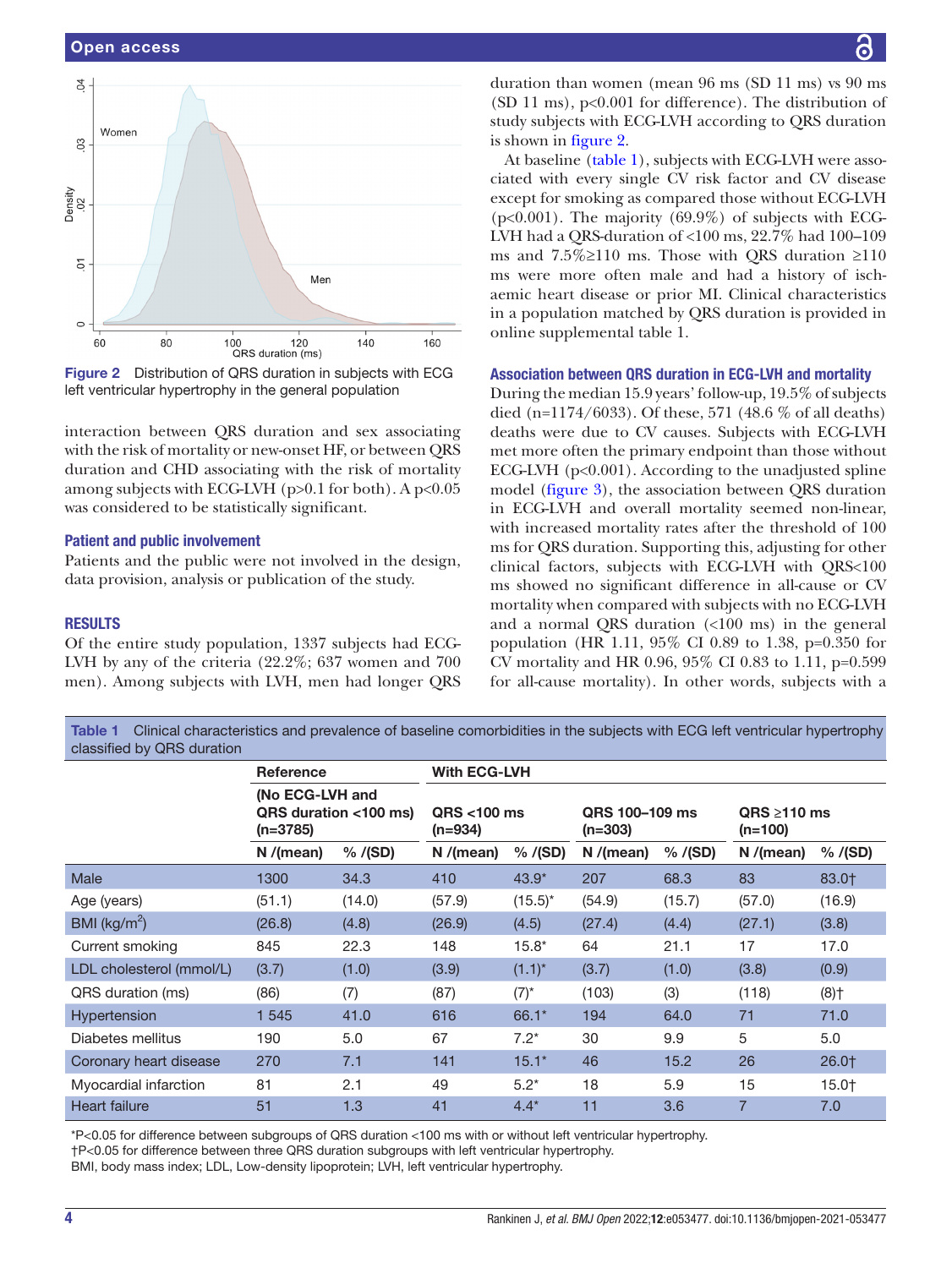

<span id="page-4-0"></span>

QRS duration <100 ms displayed similar mortality rates whether ECG-LVH was present or not.

When analysing only subjects with ECG-LVH (n=1 337) and using subjects with normal QRS duration (<100 ms) as a reference group ([table](#page-4-1) 2), the risk of CV mortality was significantly higher among subjects with QRS 100–109 ms (HR 1.38, 95% CI 1.01 to 1.88, p=0.045) or with QRS ≥110 ms (HR 1.74, 95% CI 1.07 to 2.82, p=0.025). This same trend was also reflected in the increased risk for

all-cause mortality in these groups (HR 1.22, 95% CI 0.96 to 1.55, p=0.112 for QRS 100–109 ms, and HR 1.52, 95% CI 1.02 to 2.25, p=0.039 for QRS  $\geq$ 110 ms), respectively. While the visualisation of the unadjusted spline model suggested that the lower levels of QRS duration could associate with increased mortality ([figure](#page-4-0) 3), this was not true after adjustment for age and clinical risk factors (HR 0.95, 95% CI 0.66 to 1.37, p=0.781 for QRS duration <80 ms as compared with QRS duration 80–99 ms).

# Association between QRS duration in ECG-LVH and the risk of new-onset HF

Among the 5904 subjects with no HF at baseline, 382 subjects (6.5 %) developed new-onset HF during the follow-up. Subjects with ECG-LVH developed more often incident HF (11.1 %) than those without ECG-LVH  $(5.0\%; p<0.001)$ . ECG-LVH was associated with an increased risk of new-onset HF in all the categories of QRS duration, even among subjects with a QRS <100 ms (HR 1.40, 95% CI 1.06 to 1.86, p=0.019), when compared with the subjects with no ECG-LVH and QRS <100 ms in the general population.

When analysing only subjects with ECG-LVH (n=1 337) and using subjects QRS duration <100 ms as a reference group [\(table](#page-4-1) 2), the risk of new-onset HF was significantly higher among subjects with QRS 100–109 ms (HR 2.18, 95% CI 1.32 to 3.61, p=0.003) and with QRS≥110 ms (HR 3.39, 95% CI 1.60 to 7.17, p=0.001). Further adjustment for incident MI within the follow-up had no meaningful impact on results—the risk of HF was 1.83 (95% CI 1.12

| ventricular hypertrophy in three Qrip duration subgroups. |                       |                         |              |         |                         |              |         |  |  |  |  |
|-----------------------------------------------------------|-----------------------|-------------------------|--------------|---------|-------------------------|--------------|---------|--|--|--|--|
|                                                           | No of deaths/incident | Age and gender adjusted |              |         | Multivariable* adjusted |              |         |  |  |  |  |
|                                                           | HFs $(\% )$           | <b>HR</b>               | 95% CI       | P value | <b>HR</b>               | 95% CI       | P value |  |  |  |  |
| Cardiovascular Mortality                                  |                       |                         |              |         |                         |              |         |  |  |  |  |
| <b>QRS</b> duration                                       |                       |                         |              |         |                         |              |         |  |  |  |  |
| $<$ 100 $ms$                                              | 135 (14.5%)           | 1                       |              |         | 1                       |              |         |  |  |  |  |
| 100-109 ms                                                | 56 (18.5%)            | 1.39                    | 1.00 to 1.92 | 0.048   | 1.38                    | 1.01 to 1.88 | 0.045   |  |  |  |  |
| $\geq$ 110 ms                                             | 22 (22.0%)            | 1.91                    | 1.20 to 3.04 | 0.007   | 1.74                    | 1.07 to 2.82 | 0.025   |  |  |  |  |
| All-cause mortality                                       |                       |                         |              |         |                         |              |         |  |  |  |  |
| <b>QRS</b> duration                                       |                       |                         |              |         |                         |              |         |  |  |  |  |
| $<$ 100 $ms$                                              | 257 (27.5%)           | 1                       |              |         | 1                       |              |         |  |  |  |  |
| 100-109 ms                                                | 86 (28.4%)            | 1.17                    | 0.91 to 1.51 | 0.222   | 1.22                    | 0.96 to 1.55 | 0.112   |  |  |  |  |
| $\geq$ 110 ms                                             | 32 (32.0%)            | 1.54                    | 1.05 to 2.24 | 0.026   | 1.52                    | 1.02 to 2.25 | 0.039   |  |  |  |  |
| New-onset HF                                              |                       |                         |              |         |                         |              |         |  |  |  |  |
| <b>QRS</b> duration                                       |                       |                         |              |         |                         |              |         |  |  |  |  |
| $<$ 100 $ms$                                              | 87 (9.3%)             | 1                       |              |         | 1                       |              |         |  |  |  |  |
| 100-109 ms                                                | 38 (12.5%)            | 1.83                    | 1.09 to 3.06 | 0.023   | 2.18                    | 1.32 to 3.61 | 0.003   |  |  |  |  |
| $\geq$ 110 ms                                             | 23 (23.0%)            | 4.36                    | 2.11 to 9.02 | < 0.001 | 3.39                    | 1.60 to 7.17 | 0.001   |  |  |  |  |

<span id="page-4-1"></span>Table 2 Adjusted Cox proportional hazard analysis for mortality and incident heart failure events in subjects with ECG left  $\alpha$  during the matrice of three  $\alpha$ 

\*Adjusted for age, sex, coronary heart disease, myocardial infarction, heart failure, hypertension, ST-depression in lead V5, diabetes mellitus, smoking, body mass index and low-density lipoprotein cholesterol. HF, heart failure.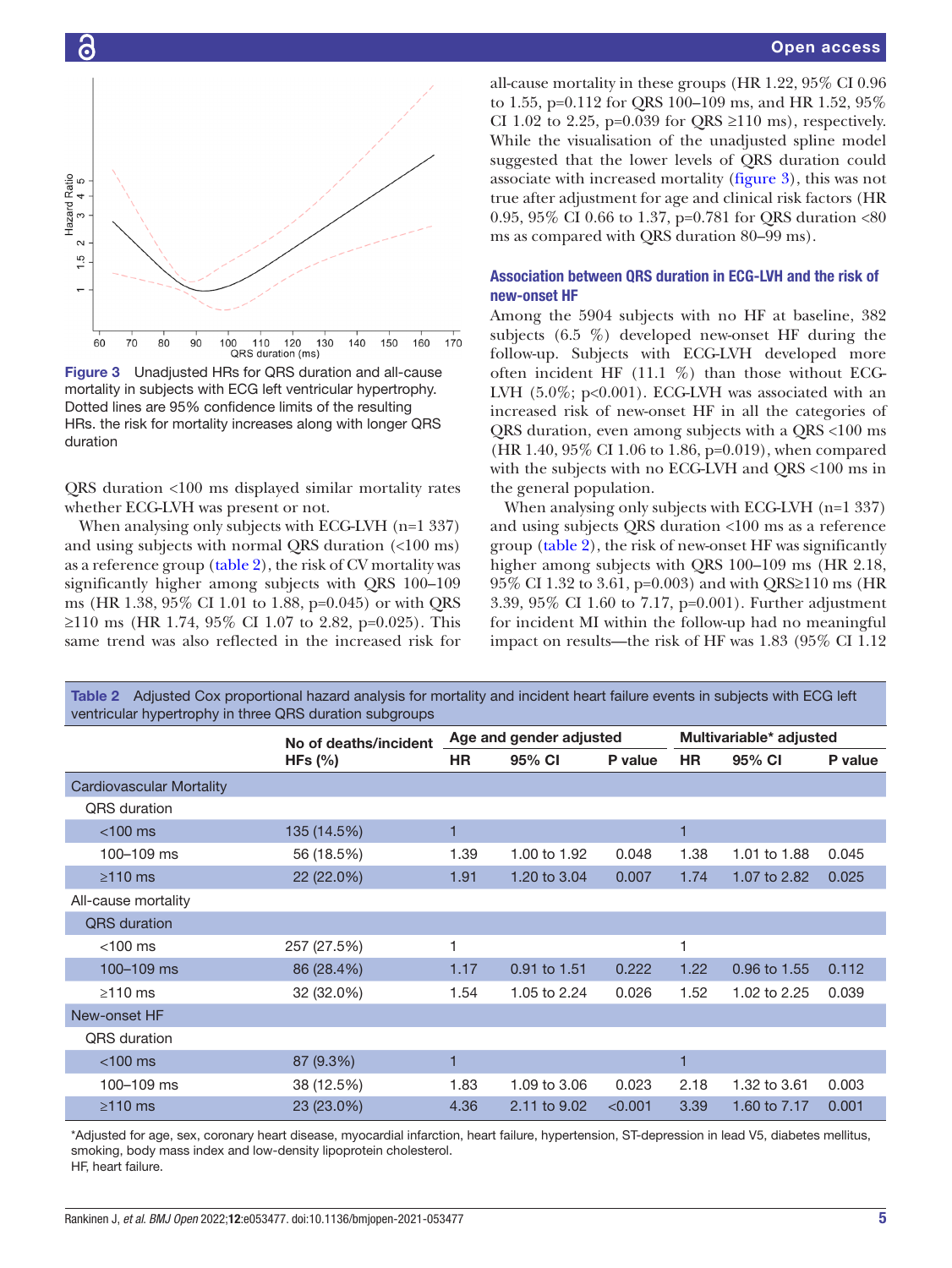to 2.97, p=0.015) for QRS 100–109 ms, and 4.03 (95% CI 1.98 to 8.21, p<0.001) for QRS  $\geq$ 110 ms.

# Prognostic significance of QRS duration unassociated with ECG-LVH

Among 4696 subjects without meeting any of the predefined ECG-LVH criteria, 3785 subjects (80.6 %) had QRS duration <100 ms, 750 (16.0 %) had 100–109 ms, and 161 (3.4 %) had QRS duration  $\geq$ 110 ms [\(online](https://dx.doi.org/10.1136/bmjopen-2021-053477) [supplemental table 1\)](https://dx.doi.org/10.1136/bmjopen-2021-053477). When none of the ECG-LVH criteria was met, subjects with QRS 100–109 ms or QRS≥110 ms displayed no increased risk of mortality or HF as compared with those with QRS duration <100 ms ([online supplemental tabel 2\)](https://dx.doi.org/10.1136/bmjopen-2021-053477).

Supporting the impaired prognosis of prolonged QRS duration associated with ECG-LVH, when analysing subjects with QRS  $\geq$ 110 ms in the population (n=261) and adjusting for clinical factors, subjects with ECG-LVH with QRS≥110 ms had almost a two-fold risk of all-cause (HR 1.81, 95% CI 1.03 to 3.18, p=0.039) and CV mortality (HR 1.97, 95% CI 1.01 to 3.88, p=0.048) and over fivefold risk of incident HF (HR 5.23, 95% CI 1.62 to 16.94, p=0.006) when compared with subjects with QRS ≥110 ms but not meeting any of the predefined ECG-LVH criteria.

#### **DISCUSSION**

The main finding of this study is that among subjects with ECG-LVH, the risk of new-onset HF and mortality significantly increases with longer QRS duration. The higher mortality risk associated with QRS duration in ECG-LVH was driven by a strong association with CV mortality, and even subjects with ECG-LVH but normal QRS duration (<100 ms) had a significantly higher risk for new-onset HF when compared with subjects without ECG-LVH with normal QRS duration (<100 ms). Men have longer QRS duration when compared with women, but all observed associations were independent of sex and several known clinical risk factors.

A valid concern of the diagnostic accuracy of ECG-LVH pattern may arouse as 22.2% of the population met any of the predefined LVH criteria. In the Coronary Heart Disease study<sup>17</sup> the prevalence of ECG-LVH was 31.3 %, and in the Copenhagen City Heart Study voltage-only LVH was seen in  $23.1\%$  of men.<sup>18</sup> In addition, 19.6% had LVH by any of predefined ECG criteria in the Atherosclerosis Risk in Communities Study, $19$  and the specificity of each ECG-LVH criterion used in the current study was >92% in reference to LVH defined by cardiac MRI in the Multi-Ethnic Study of Atherosclerosis cohort.<sup>[20](#page-7-12)</sup> Nevertheless the diagnostic accuracy of ECG-LVH, we have demonstrated in this study that QRS duration can be used as a risk marker in ECG-LVH as increased risk of mortality was only seen in subjects with prolonged QRS duration, and in fact ECG-LVH was related to an increased risk of incident HF irrespective of QRS duration.

As expected, the overall prevalence of a QRS duration ≥110 ms in ECG-LVH was lower (7.5 %) in the general

population than what has been previously reported in selected patient cohorts; in a study dealing with hypertension and HF, the prevalence was  $21.7 \%$  $21.7 \%$ .<sup>21</sup> In line, the overall prevalence of a QRS duration ≥100 ms associated with ECG-LVH was lower in our study  $(30.1\%)$  than what was reported in an earlier report of veterans from the Palo Alto Veterans Administration Healthcare System. In that study, the prevalence of a QRS duration >100 ms in ECG-LVH was 43.8% and the finding was linked to increased CV mortality, but the study sample consisted only of men.<sup>[6](#page-7-14)</sup>

Supporting our original hypothesis, when associated with ECG-LVH, prolonged QRS duration was a particularly strong risk factor for CV mortality and incident HF even after adjusting for relevant clinical risk factors including prevalent ischaemic heart disease. Association between QRS duration and increased risk of mortality was also observed in a prior study of hypertensive patients with ECG-LVH in a setting of aggressive hypertensive therapy, [22](#page-7-15) though the subjects in this study were clearly younger and predominantly middle-aged. In another report of the same cohort the risk of incident HF was observed only in subjects with ECG-LVH and QRS duration ≥110 ms during a mean follow-up of 4.7 years.<sup>21</sup> Our study confirms the findings of the previous studies in a population-wide cohort with over 15 years of observation, and we are further reporting that subjects with ECG-LVH have increased risk of novel HF even when QRS duration is within normal limits (<100 ms), but the risk of incident HF and mortality strongly increases with longer QRS duration and even a mild conduction delay (QRS duration 100–109 ms) was associated with a twofold risk and QRS≥110 ms with a threefold risk of new-onset HF in subjects with ECG-LVH, even after adjustment for incident MI.

Although the unadjusted spline model indicated the shorter QRS duration in ECG-LVH could be associated with increased mortality, this was not true after adjustment for clinical risk factors. The result is in line with a previous study that showed narrow QRS duration had no prognostic relevance in middle-aged men.<sup>23</sup> The higher mortality risk associated with prolonged QRS duration in this study may be related to left ventricular structural remodelling as prolonged QRS has been shown to correlate with increased left ventricular mass, $22^{24-26}$  and previous study findings have established a linear relationship between left ventricular mass and CV mortality.<sup>27-31</sup> In special patient cohorts, QRS duration may implicate other associated pathology as inverse relationship between QRS duration and left ventricular mass was found in a recent study investigating patients with hypertrophic cardiomyopathy. $32$  However, in an unselected general population, QRS duration correlates with LVH, and at the population level the most important risk factor for LVH is hypertension. $33$  Possible pathophysiological mechanism for the relation of QRS duration and HF may also be related to increased left ventricular mass and structural remodelling. In previous studies, prolonged QRS duration was recognised as a specific indicator of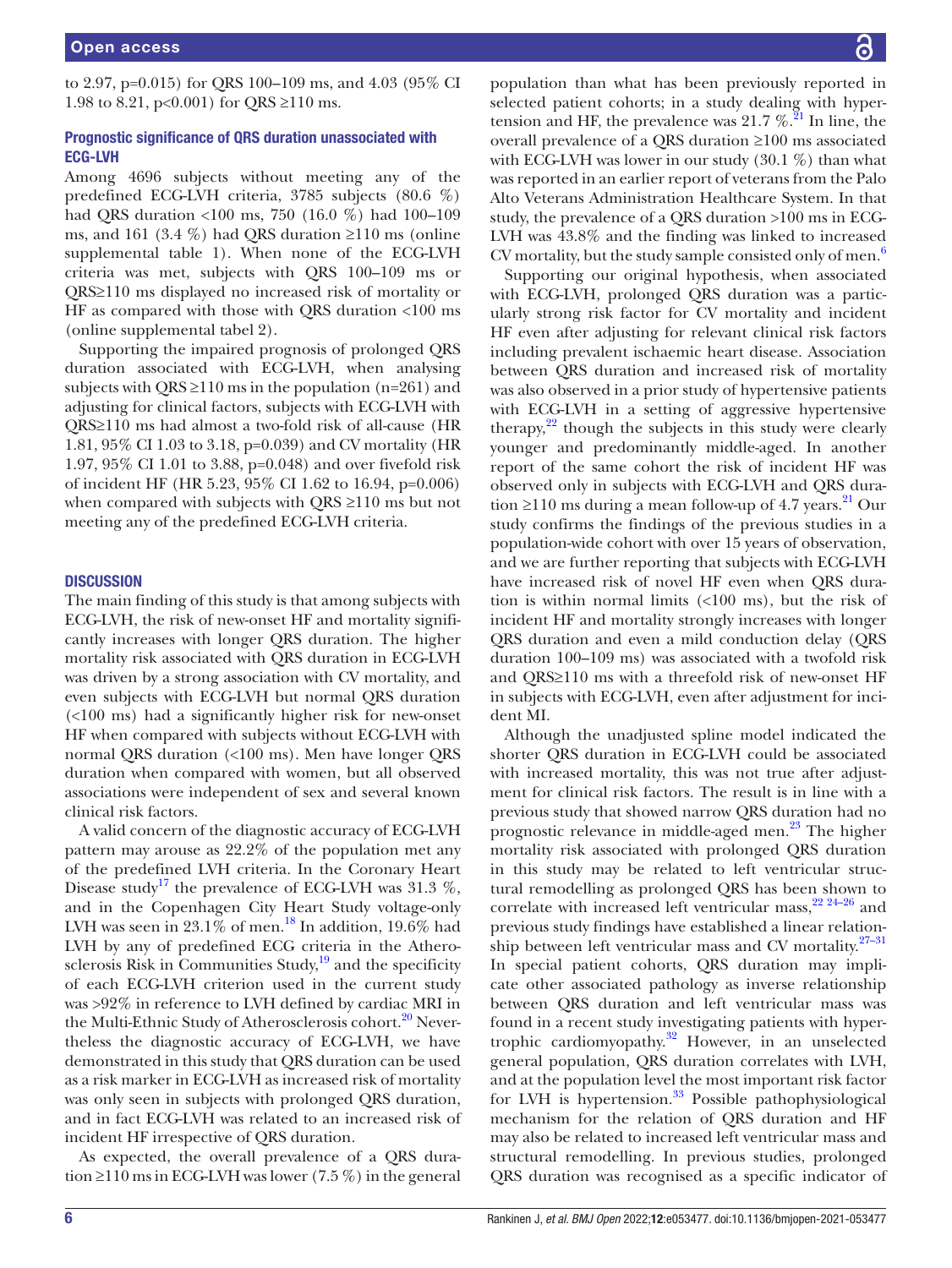left ventricular dysfunction,<sup>34</sup> and in the Cardiovascular Health Study<sup>35</sup> increased left ventricular mass was independently associated with decreased left ventricular function within the follow-up in elderly subjects with normal left ventricular ejection fraction at baseline. In the Multi-Ethnic Study of Atherosclerosis,<sup>26</sup> QRS duration ≥100 ms was associated with an increased incidence of HF, but the risk was attenuated to non-significance after adjustment for cardiac MRI measures of left ventricular structure, suggesting that prolonged QRS duration is a potentially useful marker to detect left ventricular remodelling that may predispose to HF.

Some study limitations need to be pointed out. First of all, even though the baseline health examination findings enabled the exclusion of subjects with either anginal symptoms or previously known or symptomatic HF and apparent ischaemic heart disease, absence of imaging data is a study limitation typical of a population study and thus the possibility of underlying silent cardiac conditions, such as reduced left ventricular function without symptomatic HF, could not be excluded. However, imaging data are not necessarily available in clinical practice when dealing with patients with prolonged QRS duration. The purpose of this study was to evaluate the prognostic implications of QRS duration using the information that is normally available in general practice in which the screening would normally take the place. We think that the large study population representing a wide age range from both genders, well-defined baseline characteristics, and long follow-up gives strength to our study findings.

#### **CONCLUSIONS**

In a nationally representative population study of predominantly middle-aged subjects with over 15 years of follow-up, prolonged QRS duration was associated with increased risk of mortality and with new-onset HF in subjects with ECG-LVH independently of several baseline variables. The risk was more pronounced with longer QRS duration.

This study may offer a couple of clinical implications. In the presence of even mildly prolonged QRS duration in the standard 12-lead ECG, ECG evidence of LVH ought to be carefully scrutinised as these patients were associated with impaired prognosis, and the presence of prolonged QRS duration in combination of ECG-LVH should alert physicians to perform careful cardiac evaluation even in absence of CV symptoms. Future studies should focus on whether clinical or imaging follow-up, such as a routine echocardiographic control, is prudent and cost-effective for early identification of asymptomatic heart disease in individuals with prolonged QRS duration with evidence of ECG-LVH.

#### Author affiliations

<sup>1</sup> Faculty of Medicine and Health Technology, Tampere University, and Finnish Cardiovascular Research Center, Tampere, Finland

2 Department of Internal Medicine, Kanta-Häme Central Hospital, Hämeenlinna, Finland

<sup>4</sup>Department of Clinical Chemistry, Tampere University Hospital, Tampere, Finland 5 Faculty of Social Sciences, Tampere University, Tampere, Finland

<sup>6</sup>Department of Clinical Physiology, Tampere University Hospital, Tampere, Finland <sup>7</sup> Heart and Lung Center, Helsinki University Central Hospital, Helsinki, Finland 8 Design of Studies and Scientific Writing Laboratory, Faculdade de Medicina do ABC, Santo Andre, São Paulo, Brazil

9 Finnish Institute for Health and Welfare, Helsinki/Turku, Finland

Acknowledgements The authors thank the personnel in the field, support organisations and participants of the<sup>10</sup> Survey for their contributions.

Contributors JR conceived the original idea, performed the original analyses and wrote the original manuscript. HH provided the figures and helped with the statistics. AJ and HR provided the original Health 2000 Survey data and L-PL provided data curation. PH, TL, ME, ST and ARP-R helped supervise the project. MK supervised the project and helped to shape the final manuscript. KN and JH participated in writing and revising the manuscript and administrated the project. As guarantor, JR accepts full responsibility for the conduct of the study, had access to the data, and controlled the decision to publish.

Funding This study was supported by the Finnish Foundation for Cardiovascular Research (no grant number) and Finska Läkaresällskapet (no grant number).

#### Competing interests None.

Patient consent for publication Not applicable.

Ethics approval The study protocol of the survey was approved by the Epidemiology Ethics Committee of the Helsinki and Uusimaa Hospital District (407/ E3/2000). All participants in the survey signed an informed consent both before the health interview and at the beginning of the health examination.

Provenance and peer review Not commissioned; externally peer reviewed.

Data availability statement No data are available. Data are not available due to legal (GDPR) restrictions and due to data protection protocol of the survey.

Supplemental material This content has been supplied by the author(s). It has not been vetted by BMJ Publishing Group Limited (BMJ) and may not have been peer-reviewed. Any opinions or recommendations discussed are solely those of the author(s) and are not endorsed by BMJ. BMJ disclaims all liability and responsibility arising from any reliance placed on the content. Where the content includes any translated material, BMJ does not warrant the accuracy and reliability of the translations (including but not limited to local regulations, clinical guidelines, terminology, drug names and drug dosages), and is not responsible for any error and/or omissions arising from translation and adaptation or otherwise.

Open access This is an open access article distributed in accordance with the Creative Commons Attribution Non Commercial (CC BY-NC 4.0) license, which permits others to distribute, remix, adapt, build upon this work non-commercially, and license their derivative works on different terms, provided the original work is properly cited, appropriate credit is given, any changes made indicated, and the use is non-commercial. See: [http://creativecommons.org/licenses/by-nc/4.0/.](http://creativecommons.org/licenses/by-nc/4.0/)

#### ORCID iD

Jani Rankinen <http://orcid.org/0000-0002-5796-6557>

#### <span id="page-6-0"></span>REFERENCES

- 1 Unger T, Borghi C, Charchar F, *et al*. International Society of hypertension global hypertension practice guidelines. *Hypertens* 2020;2020:1334–57.
- <span id="page-6-1"></span>2 Williams B, Mancia G, Spiering W, *et al*. ESC/ESH guidelines for the management of arterial hypertension. *Eur Heart J* 2018;2018:3021–104.
- <span id="page-6-2"></span>3 Hancock EW, Deal BJ, Mirvis DM, *et al*. AHA/ACCF/HRS recommendations for the standardization and interpretation of the electrocardiogram: Part V: electrocardiogram changes associated with cardiac chamber hypertrophy: a scientific statement from the American heart association electrocardiography and arrhythmias Committee, Council on clinical cardiology; the American College of cardiology Foundation; and the heart rhythm. *Endorsed by the International Society for Computerized Electrocardiology* 2009;119:e251–61.
- <span id="page-6-3"></span>4 Cuspidi C, Facchetti R, Bombelli M, *et al*. Accuracy and prognostic significance of electrocardiographic markers of left ventricular